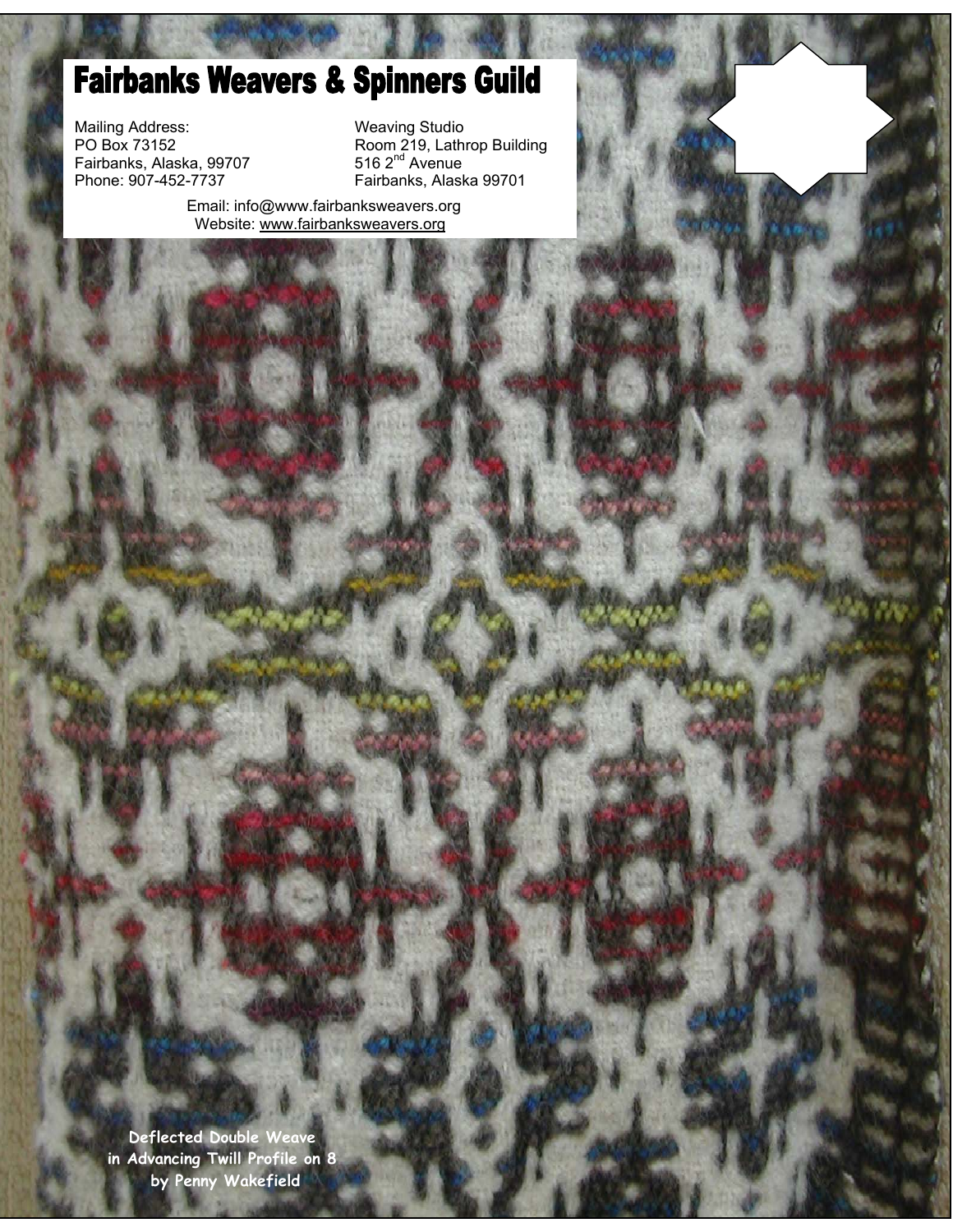

# **Fairbanks Weavers & Spinners Guild**

Mailing Address: Weaving Studio Fairbanks, Alaska, 99707<br>Phone: 907-452-7737

Room 219, Lathrop Building 516  $2<sup>nd</sup>$  Avenue Fairbanks, Alaska 99701

 Email: info@www.fairbanksweavers.org Website: www.fairbanksweavers.org

**Volume 28 Issue 5 - DECEMBER 2007**

## **GUILD MEETINGS**

**note date change: to 2nd Wed for Jan. & Feb.** 

**JANUARY 9 SPINNING 101 PRESENTATION**  Time: 7:00pm

Location: Weaving Studio, 452-7737, 516 2<sup>nd</sup> Ave.

**FEBRUARY 13 FLAX – Process for spinning Linen** Time: 7:00pm

Location: Weaving Studio,  $452-7737$ , 516  $2^{nd}$  Ave.

 **SPINNING BEE JANUARY 12 ALICE STICKNEY'S**  CALL for time and directions 479-3425

**KNITTING and LACE Gatherings** There are quite a few knitting groups around that guild members participate in. New knitters are wondering if

any of the groups are open to new knitters. Call the Weaving Studio: 452-7737

**DROP IN & KNIT** anytime INUA Wool Peger Rd

**Knanook Knitters** at UAF Noon -1pm Wood Center Email contact: fnlah1@uaf.edu Multilevel lounge

**Third Friday Knitters** Call Lois 479-5251<br>**Sip. Stitch & Knit** 2 Street Station. Downtow 2 Street Station, Downtown Call Memories and More or Two Street Station

**Bobbin Lacers** Wed. 6:30pm Barnes & Noble Contact: Sherrill – 456-5223

#### **NEWSLETTER DEADLINE**

February 20, 2008

Send email to info@fairbanksweavers.org or to the Fairbanks Weavers & Spinners Guild, PO Box 73152 Fairbanks AK 99707, or phone 907-452-7737

#### **BOARD MEETINGS for 2008**

| January 21  | Monday | $5:30 \text{ pm}$                                             |
|-------------|--------|---------------------------------------------------------------|
| February 18 | Mondav | $5:30$ pm                                                     |
|             |        | Meet at the Weaving Studio, Rm. 219, 516 2 <sup>nd</sup> Ave. |



**ND**

**GUILD PROGRAMS** 

**JANUARY 9 Wed. 7pm SPNNINING 101:** 

#### **The basics about spinning 'yarns & tales'**

The Spinners, beginners/advanced, young/old have been spinning a variety of fleeces, a broad range of colored fiber, natural & garden dyed, spun with a specific project in mind or just for 'the fun of spinning' over the last year. They have tried to meet at least once a month to visit, practice, finish the yarn, start a new or just spin, happy with whatever develops. Come and enjoy, try your hand, or pick up a few tips on spinning. Bring any show & tell, first spinning, any favorite spindles or tools.

#### **FEBRUARY 13 FLAX PRESENTATION**

The Georgeson Botanical Dye Garden plot had a special section planted to Flax, an erect plant growing 1.2 meters tall with pretty blue flowers and grey, blue, green leaves. **Flax** (aka **Common Flax** or Linseed) is a member of the genus Linum in the family Linaceae. Flax is native to a region from eastern Mediterranean to India and now Alaska, extensively cultivated in ancient Egypt. It is one of the oldest fiber crops in the world. Egyptian mummies were wrapped in linen because it was seen as a symbol of light and purity, and as a display of wealth. Some of these fabrics, from hand spun yarns, were extremely fine and cannot be matched by modern spinning techniques. The plant itself, flax may refer to the Linen textiles which may be the oldest in the world. Fragments of straw, seeds, fibers, yarns and various types of fabrics which date back to about 8000 B.C. have been found in Swiss lake dwellings. Linen, sometimes used as currency in ancient Egypt, is the strongest of the vegetable fibers, 2-3 times stronger than cotton but has very little elasticity.

 **www.salemhistory.net/commerce/flax.htm**  Thanks to Wikipedia for the above info. Google Search for Flax leads to interesting websites on the history, the processing & the health aspects of flax: **www.rootsweb.com/.../Pages/flaxLinen.htm www.seedsofhappiness.co.uk** 

### **SUPERBOWL WEEKEND SAT. & SUN. FEB 2 & 3**

Come down to the Studio, weave a rug sample, make a warp, weave on a sampler to use for cards or cut cards for ART EXPO- MARCH 15 – 16.

The Guild always participates in the ART EXPO FUND RAISING EFFORT with our cards and any woven or felted items for Sale (\$25 or less). So if everyone one would put on a warp and weave a small piece for the Guild Sales Table. Our rent has been raised so every little bit helps.

#### **TIME: 12 TO 6PM BOTH DAYS**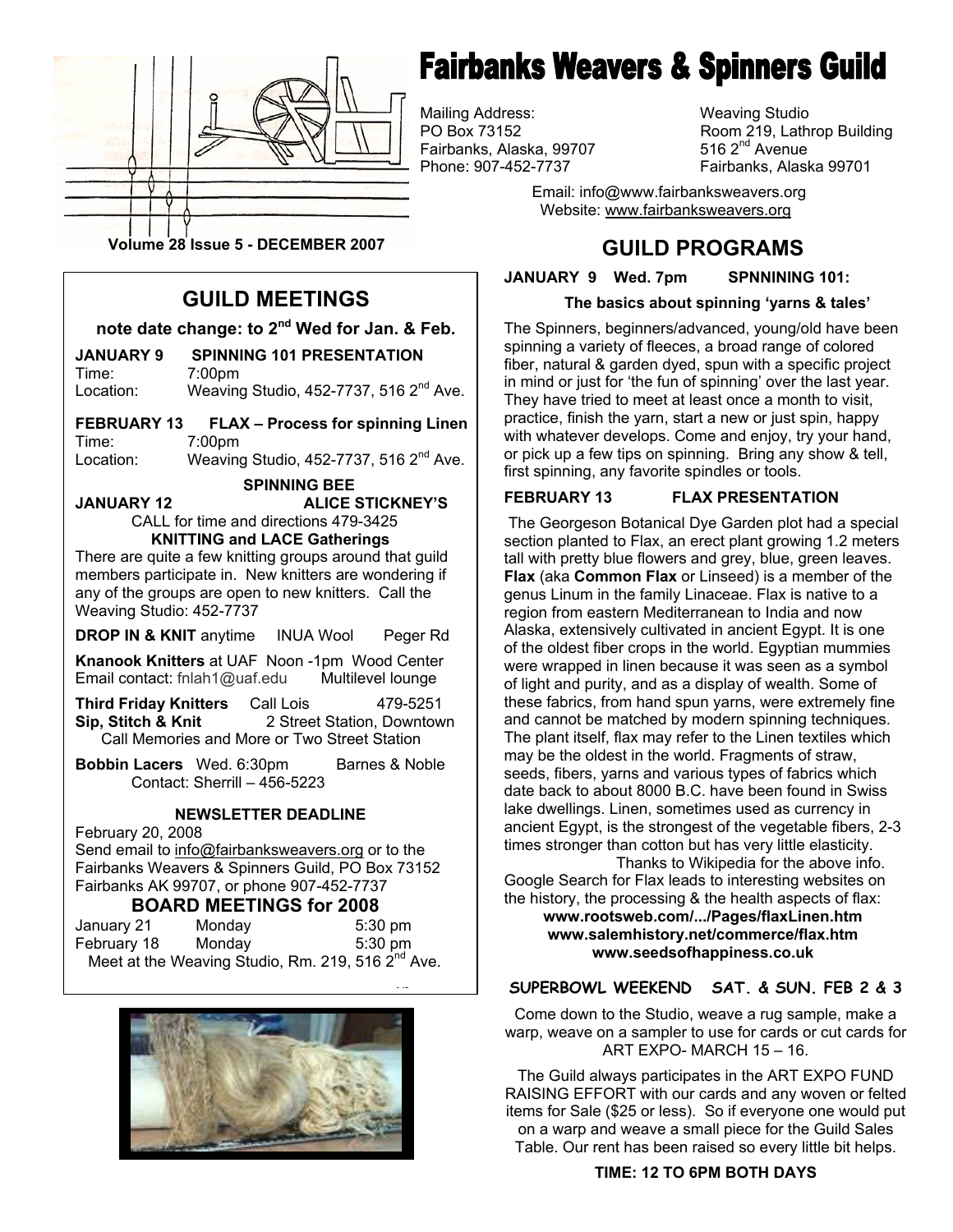## President's Letter

#### Seasons Greetings

I hope everyone had a good holiday. This week has been a good opportunity to get a little weaving done at my house. Today I'm putting on a long blue and unbleached cottolin warp for weaving kitchen towels with woven-in hanging loops. The hanging loop is woven in at the center of the towel instead of at the edge. Check out the most recent Vav Magasinet for an example. It's a very clever design. For my towels, I'm going to use some singles hemp yarn I bought at Convergence a few years ago for the weft. I think they'll make nice sturdy towels that will last a long time. Now that I'm in my new weaving studio, I have all kinds of enthusiasm for weaving again. The new year is a good time to take inventory of yarns we have (and yarns we need) and projects we want to do. Think about taking a weaving class or maybe starting a study group with other weavers to explore a new weave structure. I think this year I will be working on my linen cache a little. The upcoming February meeting on linen (note date change) will be a good incentive to get more linen weaving done. I have some beautiful blue singles linen from Finland that I really want to use in a set of sauna towels. Of course, then I need to build a sauna, but those are details I can work out later with my resident carpenter….

Don't forget, our January meeting (note date change) will be an introduction to spinning. Come see what the spinning group is doing and maybe learn what all those parts of your spinning wheel are really called. And for those of you with iPod addictions, check out WeaveCast, a great weaving podcast by Signe Mitchell. Her podcast is really well done with great interviews and stories. She even did an episode of her recent trip to Fairbanks.

Happy Weaving, Kim

| <b>OFFICERS FOR 2007</b>                        |                   |  |  |  |
|-------------------------------------------------|-------------------|--|--|--|
| Kim Kortenhof                                   | 488-4779          |  |  |  |
| Vice President Sherrill Peterson                | 456-5223          |  |  |  |
| Secretary<br>Kate Hedstrom                      | 451-0975          |  |  |  |
| DeLaina Stacey                                  | 479-3034          |  |  |  |
| <b>Becky Hammond</b>                            | 490-4464          |  |  |  |
| <b>Board of Directors:</b>                      |                   |  |  |  |
| Barbara Ebbesson                                |                   |  |  |  |
| <b>Martin Miller</b>                            |                   |  |  |  |
| Helen Howard                                    |                   |  |  |  |
| Sue Moser                                       |                   |  |  |  |
| <b>Appointed or Volunteer Positions:</b>        |                   |  |  |  |
| Barbara Ebbesson<br>Open                        | 479-0440          |  |  |  |
| Kate Hedstrom<br>Fair Supervisor                | 451-0975          |  |  |  |
| Alice Stickney                                  | 479-3425          |  |  |  |
| Penny Wakefield                                 | 457-4124          |  |  |  |
| Busy Bee Coordinator<br>Open<br>Dye Garden      |                   |  |  |  |
|                                                 | 479-2954          |  |  |  |
| Spinning Study Group Alice Stickney<br>479-3425 |                   |  |  |  |
|                                                 | Open<br>Gail Mayo |  |  |  |

## **MEMBERS IN THE NEWS**

Thanks to the following members: **Sherrill Peterson** for sharing her daughter **Natalie Booth** to work with **Carol Secor** on the Barnes & Noble gift wrapping fundraiser.

**Carol Meares** & **Kay Petal** have taken off on the Felt Characters. See Carols latest in photo below and do check out Kay's figures, video with movement & music at http://www.feltnalaska.blogspot.com/

**Lynden Staciokas** presented a mini-workshop to the doll club, creating lots of excitement among the dollmakers.

 **Sally Schoenburg**, our Bobbin Lace Instructor has moved to Farmington, New Mexico, no address yet. Her very good friend, **Sherrill Peterson,** flew to Seattle to help drive the van to NM. Speaking of Bobbin Lace, **Sherrill** & **Marnie Cornwall** have been meeting on Wed. at 6:30pm, at Barnes & Noble at the fireplace.

Former member **Catana Woolery** has moved to Valdez to help a friend and Member **BRENNA POULSON** has moved to Seward, no address yet, contact with email. Maybe she will have more time to weave now that she has all of the shafts to her loom.

 **Congratulations** to one of our new weavers, **GAYLE SWEET** for winning the FIBERHEARTS AWARD in the UAF Student ART Show in December. She submitted four entries and won on a black & white Ripsmatta table runner. She was competing against another winner **ERIN ANDERSON** for the award.

**DEVTA KHALSA** has a new business in the PLANT CARE field. While Noah is swimming she is able to manage this little part time opportunity.

 Traveling the world, **KATE HEDSTROM** to New Zealand, **BARBARA EBBESSON** to Sweden, **LINDE KIENLE** to Alaska, **ELIZABETH KEECH** to Australia, **PENNY WAKEFIELD** to Hawaii. I'm sure I've missed others who have traveled to family homes for the holidays and hoping your travels were without delays.

**Mele Kalikimaka me ka Hau'oli Makahiki Hou** 





**FOR SALE** Solid oak weavers bench for sale. Measurements are H24" x W52" x D13". Handcrafted from an old farm in the state of Washington. Asking \$350 OBO. Contact Cheryl 488-6506

> **Becca rigid heddle loom 26 inches**  with two sets of rigid heddles on a stand some tools to go with it, maybe some books. You can use as a 3 or 4 shaft loom \$100 Call Ruth Levy 458-7161